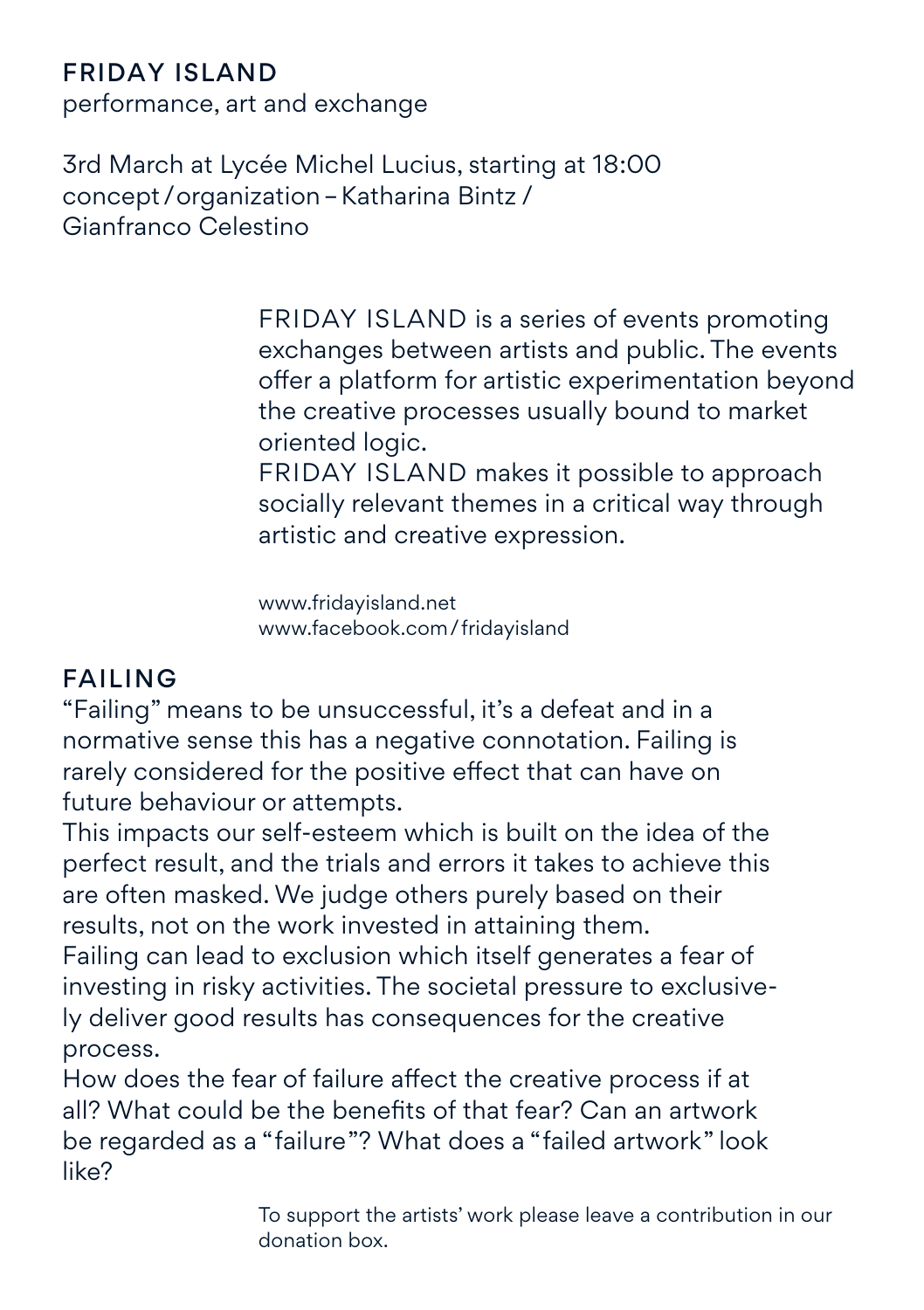### Life Goals /Congratulations on your failure // Lori Baldwin (US)

We've failed. We've failed to meet up to expectations: from ourselves, from others, from social norms. Add your failure to the Archive. Let's look at conventional measures of success, take space to reevaluate what constitutes failure. We can shift from an individual to collective understanding; examining the common threads in our stories and the social normative structures that fail us.

Lori Baldwin is originally from the USA, and lives and works in Budapest. She has been making original performance work both in collectives and individually since 2009. She is a queer feminist artist and activist creating havoc and play by facilitating inclusive party spaces and performance events. Lori is the co-founder of the performance group AVOEC. AVOEC creates work that disrupts binaries, embraces uncertainty, and revels in quiet spectacles. Working between the realms of performance, theatre and live art, their work is concerned with the experimental edges of traditional art making.

Room 3105 –18h00 & 19h30

#### Blind Drawing Workshop // DAISY BILLOWES (UK) – Workshop (for LML students)

Blind drawing is when you are making a normal drawing, but you are unable to look at the page throughout the entirety of the process. It is an instinctive, reactionary way of exploring. It revolves around instinctive exploring of bodily gesture that forms a new sort of freedom. Attitudes towards what the work may be will not be addressed until the work is completely finished, reassessing the constrictions of 'failure' within an artwork. The drawings of the participants will be exposed at the event.

Daisy Billowes, born in 1993, lives and works in London. She is a British artist currently completing her MA in Print at the Royal College of Art. Daisy's practice revolves around the intimate nature of viewer and viewed, her gesture stimulating the viewer to explore an expanse of constructed tangible materiality. Her understanding of a space through her daily experience is created by lines, forms and textures with both digital media, photography, drawing, painting, etching and mono-printing. Exhibition in the School lobby– 18h00-21h00 ongoing

### FOR REASONS THAT CAN GO FROM DRAMATURGICAL TO TECHNICAL, // Johana Blanc (FR) – INSTALLATION

"For reasons that can go from dramaturgical to technical" is a catalogue gathering intentions notes that were rejected during the selection process for Friday Island's event "Failing". Statistically speaking, falling to an open call happens way more often than succeeding in it. It is the unspoken part of an artist's job: this catalogue intends to start a conversation about it. This ensemble of intents, as well as theoretical texts and testimonies, will constitute a reflection about the open call system and the way it affects contemporary artistic research.

Johana Blanc studied in Geneva, lives and works in Paris. Using mainly drawing and edition, she intends to comprehend art works and their presence, questioning their immateriality, fleetingness, precarity and contingency. She considers her productions as situations, "coincidences of an observer's look and an artist's work." Her realizations and performances were shown, among others, in Paris (Cité internationale des arts, Espace des arts sans frontières), Geneva (Fondation Kügler, Librairie Archigraphy), Zürich (One Night Only), Rome (Swiss Institute) or Mainz (Peng). School lobby–18h00-21h00 ongoing

### FAILUREALITY – a Late Night Group Therapy with Schudini The Sensitive // Susanne Schuda (AUT)– lecture-performance

Late Night Group Therapy helps sensitive and not so sensitive people to get in touch with their own ambivalences, the dilemmas a life is built on and the paradoxes which are also called "culture". In Failureality Schudini The Sensitive (founder of The International Party of The Sensitive) will reveal the paradox of failing participants in reality shows and how the success of those shows is built on pity and no pity for losers and the promise that everybody can make a tone of clicks and likes if only their will is strong enough. "What kind of selfies help to succeed?" "Is it possible to quit the rat race of success and failure?" "What kind of reality comes after?"

Susanne Schuda was born in the 1970s in Vienna, she lives and works in Berlin and Vienna. Her work engages with the wide-ranging impact of a media-based society. Her method of using hyperbole, abstraction and reconstruction represents an intervention in the continually growing production of images and information. She uses a range of techniques and media, including collage, text production, video, installation, public art and performance. She was awarded the City of Vienna Media Art Prize 2016 and published her new art magazine "You need Therapy" at Revolver Publishing. Salle René Schmitt–19h00

#### Epic Fail. An exercise // Aleksandra Jakubczak (PL) – PERFORMANCE WITH Lena Schimischeiner

Let's do an exercise and celebrate sadness, shame and fear that comes with failure. Let's not turn it into a success or "a learning experience" or something so very productive. Why not just embrace the non-productivity, the weakness, the negative opinions? By working with representations of failure in pop culture and real-life experiences, we want to explore the idea of artistic failure in the so very very successful late capitalism.

Aleksandra Jakubczak, theatre director. Graduated from State Theatre Academy in Warsaw, has now worked for three years directing, devising and co-creating theatre pieces, installations and performances in Poland. Her main interests are new forms of documentary-based narratives, radical fiction and combining theatre forms with installation and performance art. Salle polyvalente–20h00